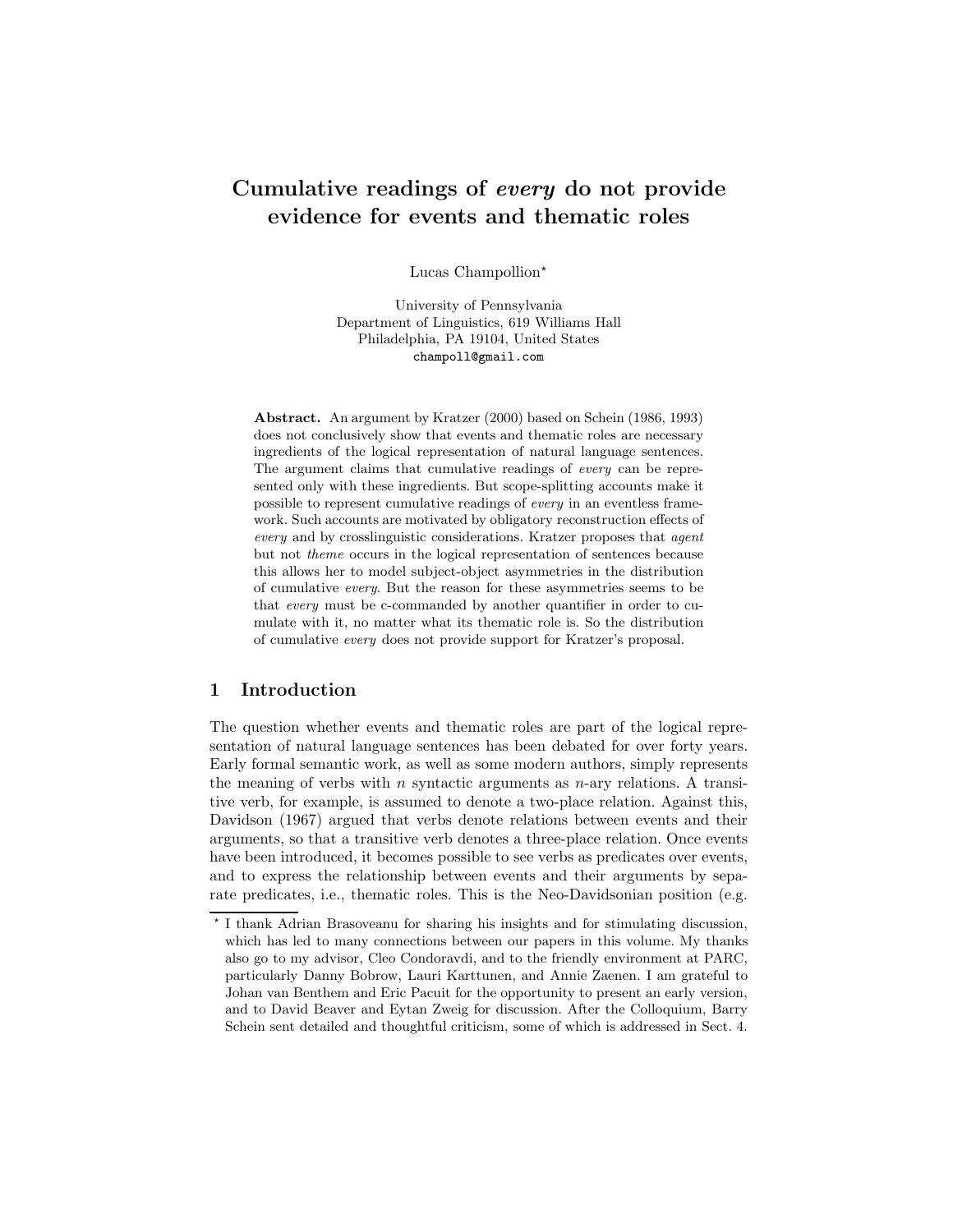Parsons, 1990; Schein, 1993). Finally, Kratzer (2000) argues for an asymmetric position, according to which only agents are represented as thematic roles. The positions are illustrated in Table 1.

Position Verbal denotation Example: Brutus stabbed Caesar Traditional  $\lambda y \lambda x[stab(x, y)]$   $stab(b, c)$ Classical Davidsonian  $\lambda y \lambda x \lambda e[stab(e, x, y)]$  ∃e[stab(e, b, c)] Neo-Davidsonian  $\lambda e[stab(e)]$   $\exists e[stab(e) \wedge agent(e, b) \wedge them(e, c)]$ Asymmetric  $\lambda y \lambda e[stab(e, y)]$   $\exists e[agent(e, b) \wedge stab(e, c)]$ 

Table 1. A summary of the positions in event semantics

Over the course of the years, events and thematic roles have grown to be much more than mere notations.<sup>1</sup> For example, many theories that resort to the thematic role *agent* make specific claims about the semantic content of agenthood. But the choice between the representations in Table 1 has a more basic consequence. Because they use a larger number of relations, Neo-Davidsonian and asymmetric representations offer an additional degree of freedom: They make it possible to codify meanings in which one argument's thematic role modifies a different event variable than the verb does. Such configurations are obviously impossible to write down without the help of events and thematic roles. Schein (1993) calls the property of such sentences *essential separation*.

The argument presented in Kratzer (2000), building on work by Schein (1986, 1993), holds that cumulative readings of *every* involve essential separation. While Schein's entire argument is too intricate to be addressed adequately here, my goal is to refute the specific part that relates to the word *every*. I will show how these readings can, in fact, be adequately captured using an eventless representation that does not use explicit roles. The crux of the argument bears on how the meaning of *every* is adequately represented. There are many ways to adapt eventless frameworks to the task at hand; for example, see Brasoveanu (2009) for a dynamic framework. I will stay close to the framework used in Kratzer (2000) to make the comparison as easy as possible. I will focus on the parallels with existing approaches to quantification, rather than on technical aspects.

Following Kratzer, I use the algebraic semantic framework of plurals introduced in Link (1983).<sup>2</sup> Since Schein not only argues for events and thematic roles

<sup>&</sup>lt;sup>1</sup> In this paper, I talk of models and logical representation languages only for convenience. I don't make any ontological claims about their existence. Readers who doubt that we should ascribe existence to models or logical representation languages in the first place should interpret the claims about whether events and thematic roles "exist" as claims about whether natural language is rich enough to express meanings which, if we choose to represent them formally, go beyond what can be expressed without using notational devices such as event variables and thematic relations.

<sup>&</sup>lt;sup>2</sup> In algebraic frameworks, the domains of individuals and, if present, of events are each partially ordered by a mereological part-of relation  $\subseteq$ . On the basis of  $\subseteq$ , an operation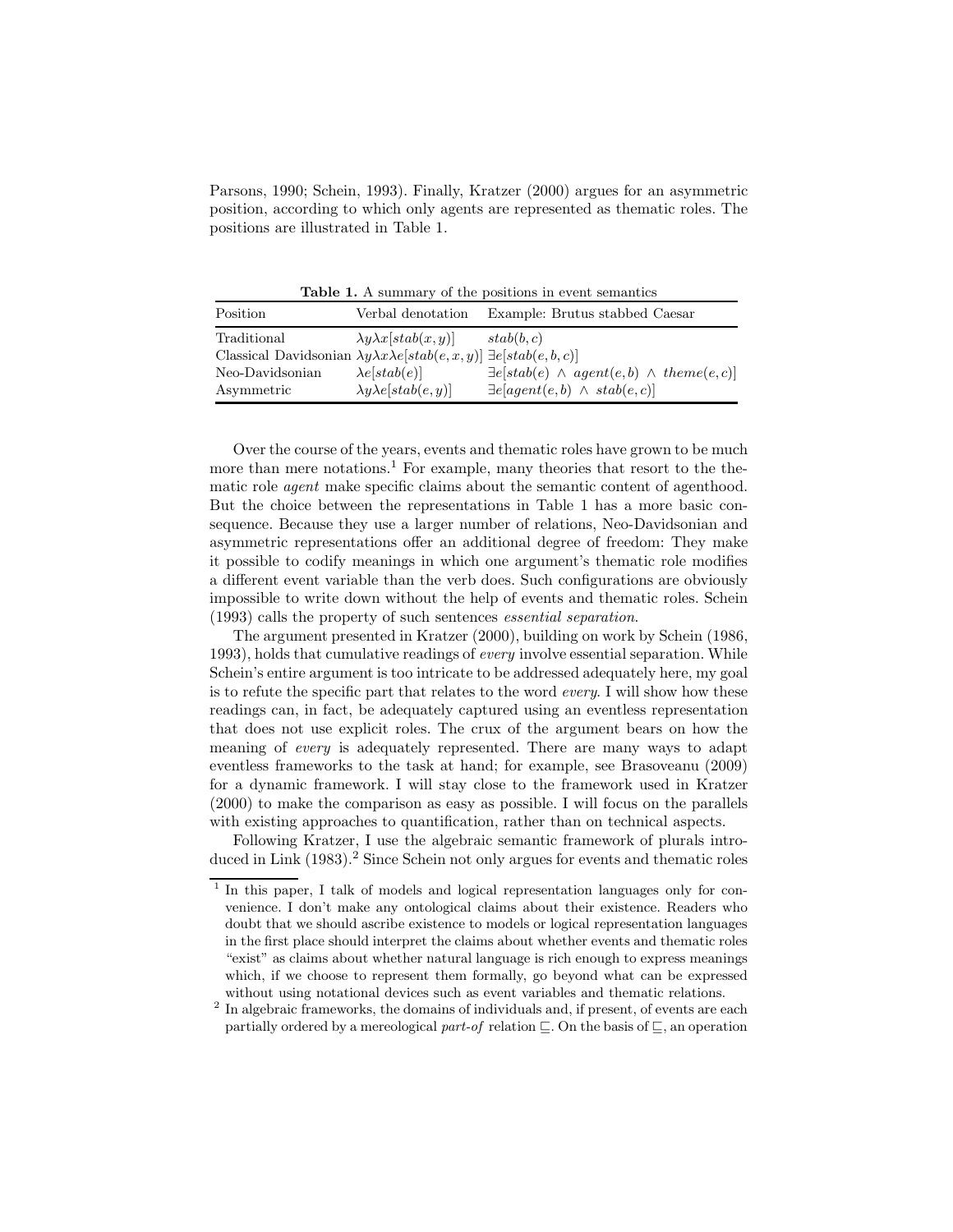but also, separately, against Link's framework, let me briefly justify my choice. As Schein points out, his two arguments are logically independent of each other, so his argument for events and roles can be recast in mereological terms, and this is in fact what Kratzer (2000) does.<sup>3</sup> I have two reasons for following her example. First, this makes it easier to compare my approach to Kratzer's. Second, I will argue that cumulative readings of *every* can be modeled using standard accounts of cumulative readings such as Krifka (1986) and Sternefeld (1998), and these accounts happen to be formulated in Link's framework. That said, choosing this framework is not essential for my purposes as long as the domain of individuals is grounded in *atoms* or individuals that have no parts. Under this standard assumption, join semilattices are isomorphic to an appropriate kind of set-theoretic lattice; see Schwarzschild (1996) for an example. So everything I say about individuals can be reformulated in a set-theoretic framework.

# 2 Schein's Argument as Presented in Kratzer

Schein's case for events is very intricate and relies on complicated sentences involving three or more quantifiers. In this short paper, I only consider the part of his argument which involves cumulative readings of *every*. This section summarizes Kratzer's exposition of this part. It is based on the following sentence:

(1) Three copy editors caught every mistake in the manuscript.

Kratzer claims that (1) has a reading that can be paraphrased as "Three copy editors, between them, caught every mistake in the manuscript." In this reading, there are three copy editors, each of them caught at least one mistake, and every mistake was caught by at least one copy editor.<sup>4</sup> If the subject of  $(1)$  is understood distributively, neither the surface scope reading ("Each of three copy editors caught every mistake") nor the inverse scope reading ("Each mistake is such that it was caught by each of three copy editors") is equal to Kratzer's reading, because unlike it, they both entail that each mistake was caught by more than one copy editor. One possible analysis would be to claim that in Kratzer's reading, the subject is understood collectively, so that any mistake that is caught by one of the editors counts as being caught by all three of them

 $\oplus$  is defined that maps entities onto their sum, or least upper bound.  $\sqsubset$  orders the domains of individuals and events each into a complete join semilattice; in other words, the sum operation is defined for arbitrary nonempty subsets of these domains. Singular common nouns denote predicates over atomic individuals (individuals that have no parts); plural common nouns hold of sums. The pluralization operator, written  $\overline{\cdot}$ , closes predicates P under sum, i.e.  $\overline{\cdot}$  P is the smallest set such that (i) if  $P(X)$  then \* $P(X)$ ; (ii) if \* $P(X_1)$  and \* $P(X_2)$  then \* $P(X_1 \oplus X_2)$ . See Link (1998). <sup>3</sup> For more on Schein's argument against sums, see Link (1998) and Schein (2006).

<sup>4</sup> Not all native speakers I consulted report that Kratzer's reading is in fact available from (1), though it seems present for everybody in the paraphrase that adds between them. In the following, I will grant that Kratzer's factual claim about (1) is correct. In any case, it is possible that her argument could also be based on that paraphrase, once the semantics of between them has been worked out.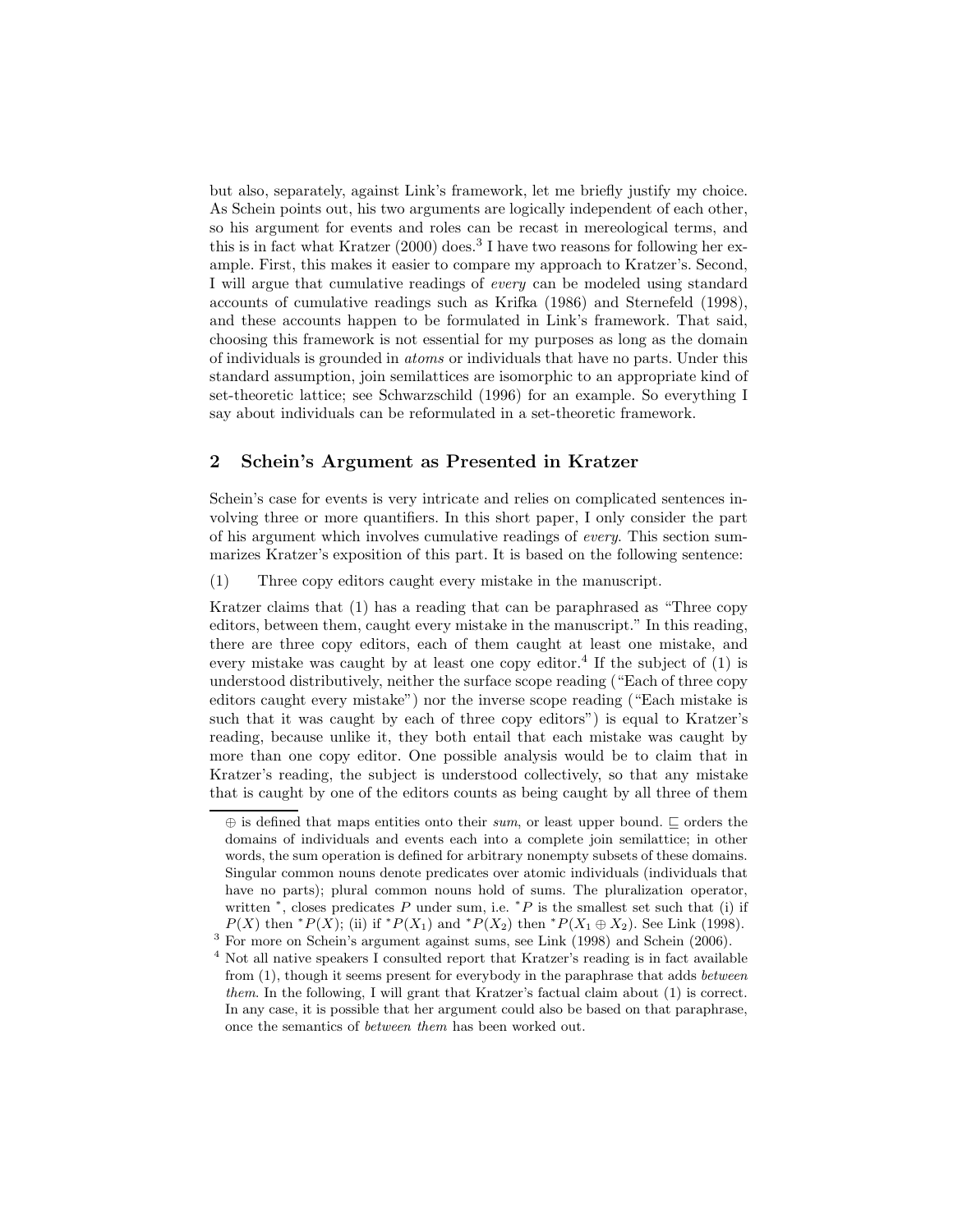collectively (a "team credit" analysis). But, she argues, sentence (1) is true even if the editors worked independently of each other, which is incompatible with the usual understanding of the collectivity notion. In particular, (1) entails that every copy editor found at least one mistake, while collective readings do not always license this entailment. For additional arguments against a team-credit analysis, see Bayer (1997). For these reasons, I will not rely on team credit.

My strategy consists in analyzing Kratzer's reading as a cumulative reading, the kind of reading which occurs in *600 Dutch firms own 5000 American computers* (Scha, 1981). It expresses that there are 600 firms and 5000 computers, each firm owns at least one computer, and each computer is owned by at least one firm. Following Krifka (1986) and Sternefeld (1998), this reading can be represented as follows, without events or thematic roles:

(2)  $\exists X. [600\text{-}forms(X) \land \exists Y. [5000\text{-}computers(Y) \land {}^{**}\text{own}(X,Y)]].$ 

This representation makes use of the following ingredients and conventions. Uppercase letters are used for variables and constants that denote either atoms or sums, and lowercase letters for those that denote atoms. I use shorthands for the noun phrase denotations: for example, the predicate *600-firms* is true of any sum of firms whose cardinality is 600. The *cumulation* operator ∗∗, a generalization of the pluralization operator from footnote 2, has been defined in various ways in the literature (see e.g. Beck and Sauerland, 2000). The definition I use is from Sternefeld (1998): Given a complete join semilattice  $\langle S, \sqsubset \rangle$  and a binary relation  $R \subseteq S \times S$ , \*\*R is the smallest relation such that (i) if  $R(X,Y)$ then \*\* $R(X, Y)$ ; (ii) if \*\* $R(X_1, Y_1)$  and \*\* $R(X_2, Y_2)$  then \*\* $R(X_1 \oplus X_2, Y_1 \oplus Y_2)$ .

Cumulative readings express information about the cardinalities of the minimal witness sets associated with the quantifiers involved (Szabolcsi, 1997). Standard representations of *every* have problems with this kind of configuration (Roberts, 1987). For example, interpreting "every mistake" in situ as  $\lambda P \forall x$  mistake $(x) \rightarrow P(x)$  leads to the interpretation in (3). But this is just the surface scope reading.

(3)  $\exists Y [\text{three-copy-editors}(Y) \land \forall x [\text{mistake}(x) \to {^{**}} \text{catch}(Y, x)]]$ 

As Schein and Kratzer observe, if we adopt a Neo-Davidsonian position, the cumulative reading can nonetheless be represented adequately. Their idea is that once we have the agent role at our disposal, we can represent (1) roughly as "There is a sum  $E$  of mistake-catching events, whose agents sum up to three editors, and every mistake was caught in at least one of these events", as in (4):

(4)  $\exists E \exists X \text{ [three-copy-editors}(X) \land \text{**agent}(E, X)$  $\land \forall y$  [mistake(y)  $\to \exists e \ [e \sqsubseteq E \land \text{catch}(e, y)]$ ]  $\land \exists Y$  [\*mistake $(Y)$   $\land$  \*\*catch $(E, Y)$ ]]

Following Schein, Kratzer takes this fact to show that we need to have at least the relation agent at our disposal in our logical representation.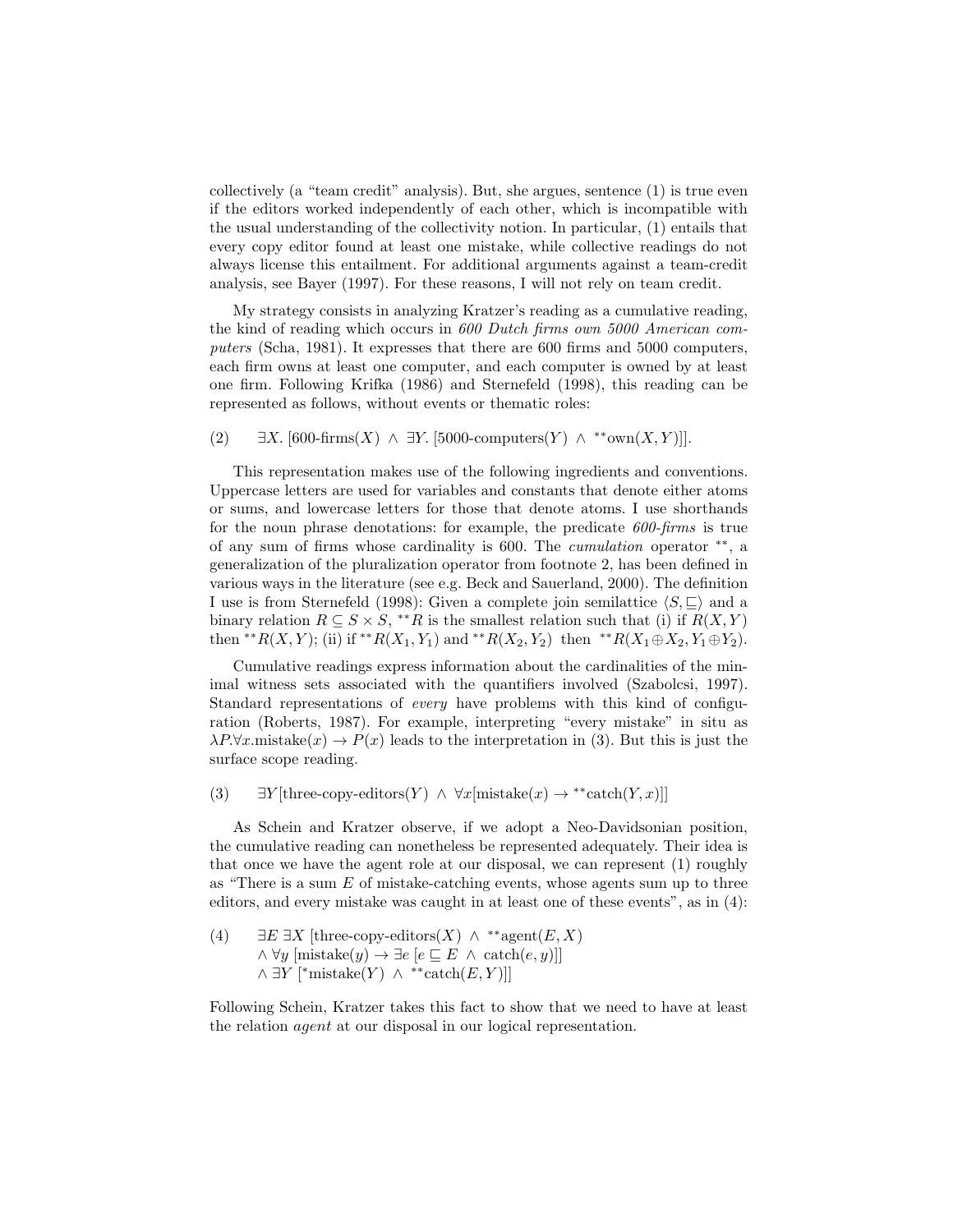# 3 Modeling Cumulative every Without Events

The part of Schein's argument that Kratzer presents and embraces is based on the assumption that the adequate translation of *every mistake* is in terms of a universal quantifier. The difficulty arises from the fact that the cumulative reading of (1) expresses something about the set or sum of all mistakes. But the universal quantifier does not give us a handle on this object, because it holds of any set that contains every mistake and possibly some non-mistakes.

The first step towards a solution was taken in Landman (2000), who shifts *every mistake* to a referential interpretation, one that denotes the sum or group of all mistakes, written  $\sigma x$ .mistake $(x)$ .<sup>5</sup> On this view, *every mistake* is synonymous with *the mistakes*, if we disregard the fact that the latter sometimes allows nonmaximal interpretations (Krifka, 1996; Malamud, 2006).

At first sight, this suggestion faces an obvious problem: The distribution of *every mistake* is more restricted than the one of *the mistakes*. As is well known, *every* forces distributivity over its argument position (Kroch, 1974):

- (5) a. #Every soldier surrounded the castle. *(only distributive)*
	- b. The soldiers surrounded the castle. *(distributive or collective)*

This problem can be overcome by assuming that the restrictor of *every* is interpreted both in its base position as a restriction on the values of its argument position, and above a distributivity (<sup>∗</sup> ) or cumulation (∗∗) operator, where it is the input to sum formation.<sup>6</sup>

Evidence that supports these assumptions comes from multiple sources. First, the assumption that it is not *every* itself but a separate operator that contributes distributivity is shared, in one way or another, by many authors for a variety of reasons: see e.g. Matthewson (2001), Sauerland (2003), Johnson (2007), and the papers in Szabolcsi (1997). This assumption finds crosslinguistic support in Chinese, where distributive readings require the presence of a VP modifier *dou*. For this reason, *dou* is often seen as an overt realization of the <sup>∗</sup> operator (Lee, 1986; Liu, 1990; Lin, 1998). Whenever *meige*, the Chinese equivalent of *every*, is used, the VP modifier *dou* must be present; and when *meige* originates inside the VP, it must move out and take scope over *dou*, just as in the present account.<sup>7</sup>

Second, evidence that the complement of *every* is also interpreted in situ comes from obligatory reconstruction effects, i.e. cases in which a constituent behaves as if it was taking scope in two different places at once. Reconstruction

 $^7$  Indeed, Lin (1998) makes a similar proposal for *meige* as Landman does for *every*.

<sup>5</sup> Alternatively, the shift could be to a predicative interpretation, one that holds precisely of the sum of all mistakes. This solution is independently needed for variants every other and almost every which do not have a unique minimal witness. It could be exploited for explaining in terms of type mismatch why every is never interpreted in situ. For clarity of exposition, I stick to the referential interpretation of every.

 $6$  The granularity of *every* is determined by its complement and not by atomicity, as pointed out by Schwarzschild (1996), using examples like Every three houses formed a block. Here, quantification is over sums of three entities, not over atomic entities. So the level of granularity is sensitive to the restrictor of every.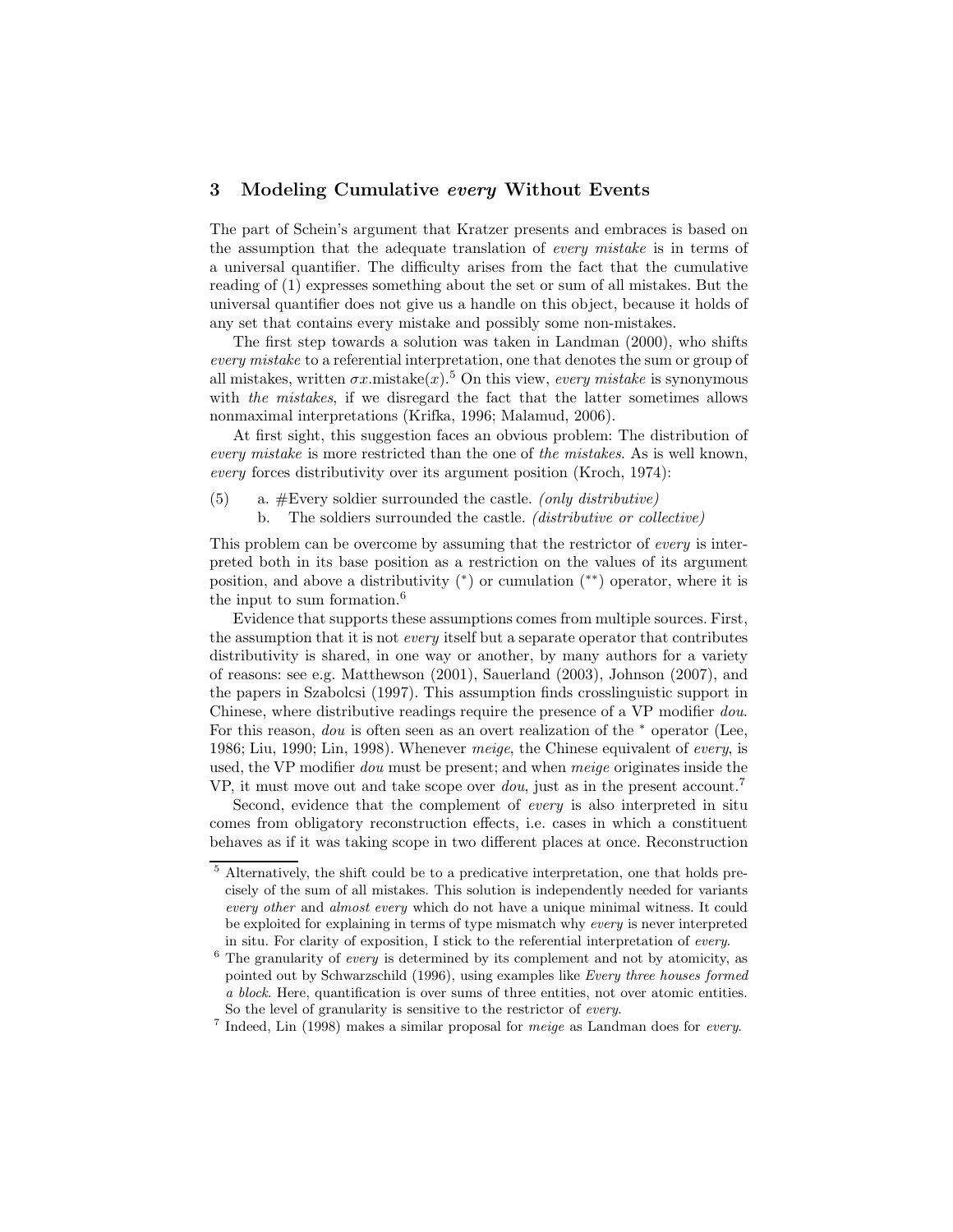effects attested specifically with *every* are well documented in various constructions. Examples are Condition C of binding theory (Chomsky, 1993; Fox, 1999) and antecedent-contained deletion (Sauerland, 1998, 2004).

Technically, the concept that restrictors of quantifiers are interpreted in several places can be expressed in any number of ways: syntactically, for example, by creating multiple copies of phrases (Engdahl, 1986; Chomsky, 1993) or multiply dominated phrases (Johnson, 2007); or semantically, by encapsulating the contribution of the restrictor into objects that the interpretation function makes accessible in several places, such as choice functions (Sauerland, 2004) or sets of assignments (Brasoveanu, 2009). Rather than comparing all these approaches, I simply choose the proposal with the lowest types and the least departure from ordinary syntactic assumptions, both for lack of space and because this makes the interaction with the cumulation operator easier to grasp. I adopt the proposal by Fox (1999, 2002), according to which in situ copies are interpreted by a special semantic rule, shown here in simplified form:

(6) *Trace Conversion Rule:*  $[[(\text{Det}) \ N]_i] = \iota y$ .  $[[N]^g(y) \land y = g(i)]$ 

With Trace Conversion, the lower copy of a DP *every N* which bears the index  $i$  is interpreted as "the N which is  $i$ ". The contribution of the determiner in the lower copy is ignored. Similarly to what is assumed in event semantics (Landman, 2000), I assume that all quantifiers (even those in subject position) move before they are interpreted, so that trace conversion always applies. On *three copy editors*, the effect of trace conversion is vacuous, so I don't show it.<sup>8</sup>

As an example, "Every dog barks" is interpreted as in (7). Here and below, the parts contributed by "every N" are underlined. The cumulative reading of (1) can be represented as in  $(8).<sup>9</sup>$ 

- (7)  $\sigma x. \deg(x) \in {^*}\lambda X$  [barks( $\iota x'.\deg(x') \wedge x' = X$ ]]
- (8)  $\exists X$  [three-copy-editors(X) ∧  $\langle X, \sigma y \rangle$ . mistake $(y) \rangle \in$ \*\* $\lambda X' \lambda Y$  [catch $(X', \iota y'$ .mistake $(y') \wedge y' = Y$ ]]]

This is provably equivalent to Kratzer's representation in (4), provided that catch(x, y) holds whenever  $\exists e \left[ agent(e, x) \land catch(e, y) \right]$  and that (at least) the second argument of *catch* is always atomic.<sup>10</sup> Note that the requirement that  $y'$ range over singular mistakes effectively restricts  $Y$  to atomic values.

 $8$  Alternatively, one can assume in the style of Matthewson (2001) that every N is interpreted as a covert variant of the partitive construction each of the Ns, and furthermore that the Ns can raise out of that construction to take part in a cumulative relation. This way, subject quantifiers can be interpreted in situ.

 $9$  The  $**$  operator makes sure that the cumulated relation applies to every member of the two sums. Here, it enforces that each of the three editors was involved in catching mistakes. This avoids the "leakage" problem faced by Bayer (1997)'s account.

 $10$  This assumption is independently necessary to model the fact that if two mistakes A and B get caught, this always implies that A gets caught and B gets caught. It is necessary for the proof because Kratzer's representation in (4) does not otherwise exclude the technical possibility that the sum event E contains some catching events in which somebody catches a sum of mistakes which do not get caught individually.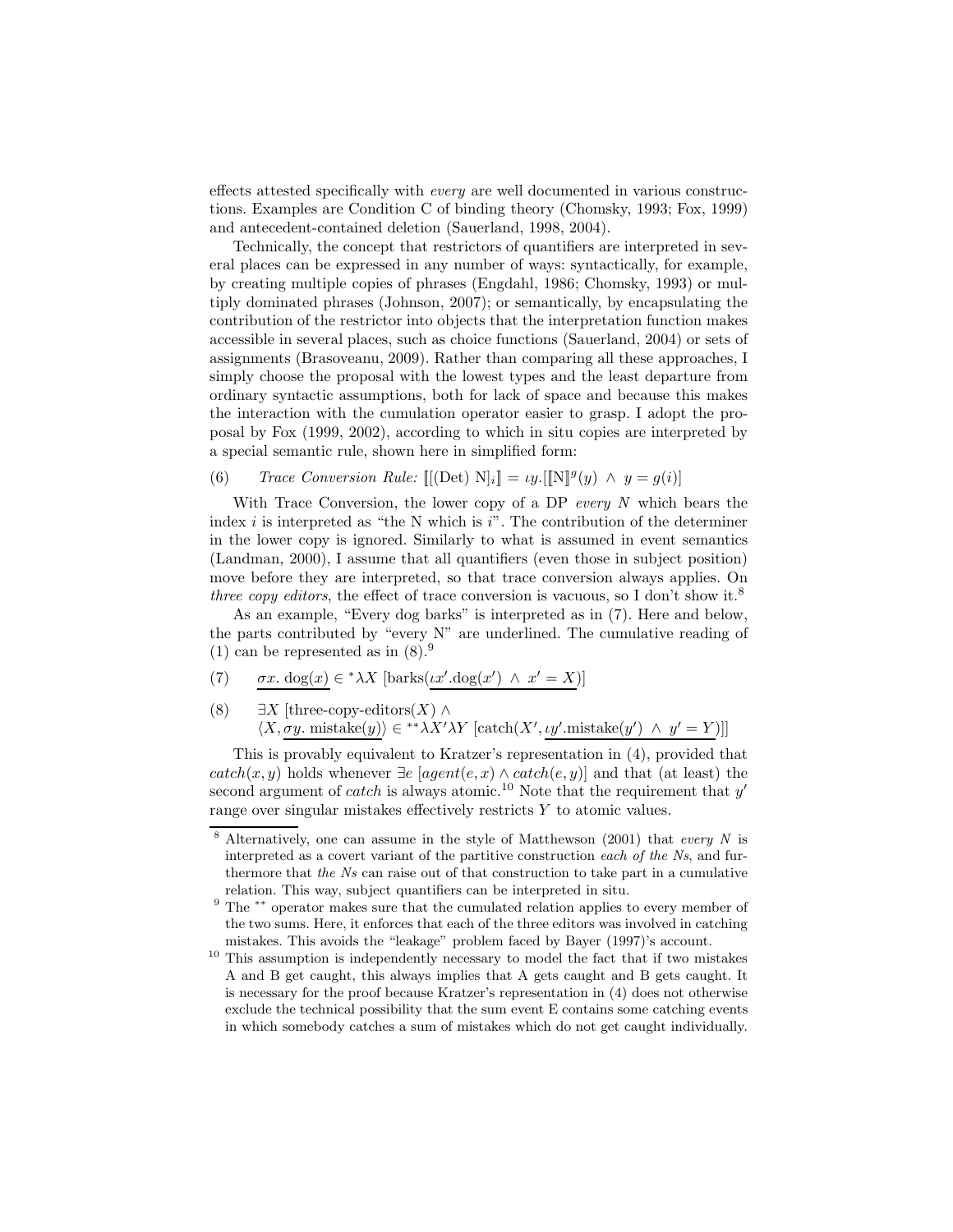#### 4 Mixed Cumulative-Distributive Readings

The sentences originally discussed by Schein (1993) are more complicated than Kratzer's in several respects. For one thing, they exhibit mixed distributivecumulative configurations, such as in the following example:



The relevant reading of this sentence is the one in which there is a given set of three videos which between them were responsible for the fact that every quarterback learned two new plays. The solution from the previous section works here as well. We can represent the reading in an eventless framework as follows:

(10) 
$$
\exists X
$$
 [three-video-games(X)  
 $\wedge \langle X, \underline{\sigma y}$ . quarterback(y) $\rangle \in {}^{**}\lambda X'\lambda Y$  [ $\exists Z$  two-new-plays(Z)  
 $\wedge {}^{***}t$ aught(X',  $uy'$ .quarterback(y')  $\wedge y' = Y, Z$ )]]

In this formula, the exhaustive component of "every quarterback" stands in a cumulative relation with "three video games", while its distributive component makes sure that *teach* relates individual quarterbacks to sums of two plays each. ∗∗∗ is the ternary equivalent of ∗∗. Two instances of cumulation are needed: the higher one to let *three video games* and *every quarterback* cumulate, and the lower one to reflect the lack of scopal dependency between any given set of two plays and the three video games. In other words, sentence (9) does not express for any set of two plays how many of the three video games taught that set.<sup>11</sup>

#### 5 Structural Asymmetries in Cumulative Readings

Recall that Kratzer's larger goal is to argue for a representation in which only the agent role, but not the theme role, is expressed as a separate relation. Kratzer is aware that the relevant reading of (1) can be described as a cumulative reading, but she prefers not to model it as such, observing that cumulative readings are less readily available with *every* in general. She illustrates this with the following:

- (11) a. Three copy editors caught every mistake. (= (1)) *Cumulative: OK*
	- b. Every copy editor caught 500 mistakes. *Cumulative: \**
	- c. 500 mistakes were caught by every copy editor. *Cumulative: \**

 $11$  Schein (1993) also considers modified numerals, which are beyond the scope of this paper. Following Schein, replacing "two" by "exactly two" in (9) entails that each quarterback was taught exactly two new plays. This is admittedly hard to represent in terms of a ternary predicate taught, because for any given quarterback, the first argument of this predicate would have to be the sum of all video games that taught him plays. Even approaches such as Krifka (1999) or Brasoveanu (2009), which deal with cumulative readings of modified numerals, do not give us access to that sum.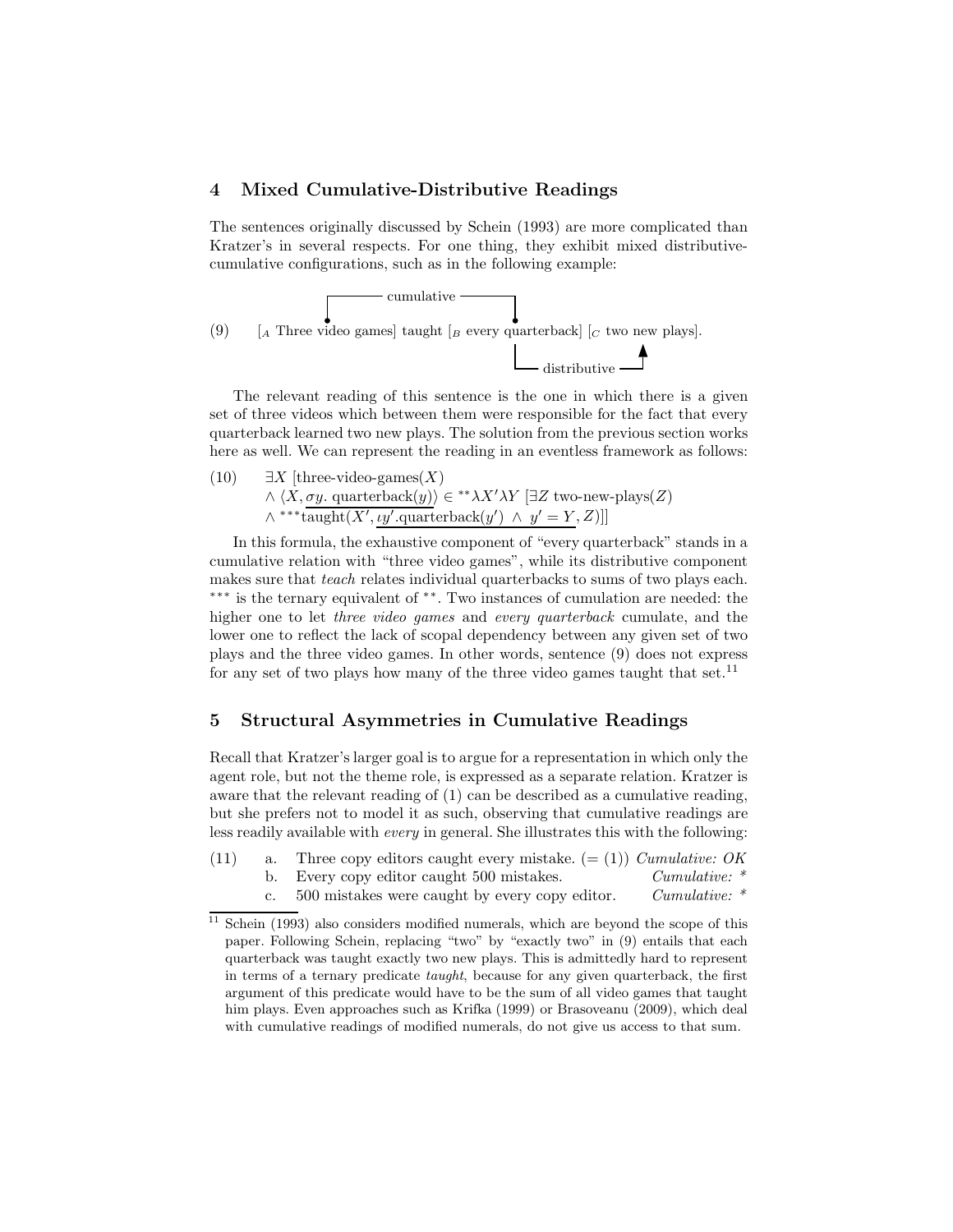Cumulative readings are absent from both (11b) and (11c). In these examples, *every* is in agent position. Based on this, she generalizes that *every* can take part in cumulative readings only when it is not in agent position, cf. (11a). This is indeed predicted by the asymmetry in her representation.

The following minimal pair is a counterexample. For Bayer (1997), (12a) is "clearly bizarre", since scripts cannot be written more than once. But he reports that (12b) has a reading where every screenwriter in Hollywood contributed to the writing of the movie. We can model this by assuming that *Gone with the Wind* denotes a sum entity. Then if we represent (12b) as a cumulative reading as in Sect. 3, it entails that every screenwriter wrote some part of this sum.

(12) a. Every screenwriter in Hollywood wrote *Gone with the Wind*. b. *Gone with the Wind* was written by every screenwriter in Hollywood.

Since *every* is in agent position in both cases, the asymmetry is unexpected on Kratzer's hypothesis. They should both be equally bizarre. This minimal pair suggests that what blocks the cumulative reading of certain *every*-phrases is not their thematic role. I propose instead that a noun phrase headed by *every* cannot cumulate with anything it c-commands. This constraint explains why *every* cannot cumulate in (11b) and (12a). It also predicts, contra Kratzer, that *every* as a passivized object noun phrase should be unable to cumulate even when it is not the agent. The following minimal pair confirms this prediction:

(13) a. The Fijians and the Peruvians won every game. (Zweig, 2008) b. Every game was won by the Fijians and the Peruvians.

According to Zweig, (13a) has a cumulative reading – either team won games and every game was won by one of the teams – but (13b) only has an odd distributive reading: each game was won by both teams at once. Kratzer cannot account for this contrast, since *every* has the same thematic role in both cases.

## 6 Conclusion

Cumulative readings of *every* do not pose a special problem for eventless representations, and they provide interesting evidence against its accepted translation as a generalized quantifier. The readings are not an argument that logical representations must contain events or thematic roles. The restriction on cumulative readings of *every* is more accurately stated in terms of c-command than in terms of thematic roles, so it is not an argument for the asymmetric account in Kratzer (2000). Of course, this does not exclude the possibility that events and thematic roles might be present in the linguistic system for other reasons. The claim here is simply that cumulative readings of *every* do not bear on their status.

Further work is needed to explore the c-command constraint. Interestingly, the dynamic system in Brasoveanu (2009) derives this constraint, but only with the additional assumption that cumulative *every* cannot take inverse scope in the sentences in question. It remains to be seen whether this assumption can be given explanatory value, given that inverse scope of *every* is possible in general.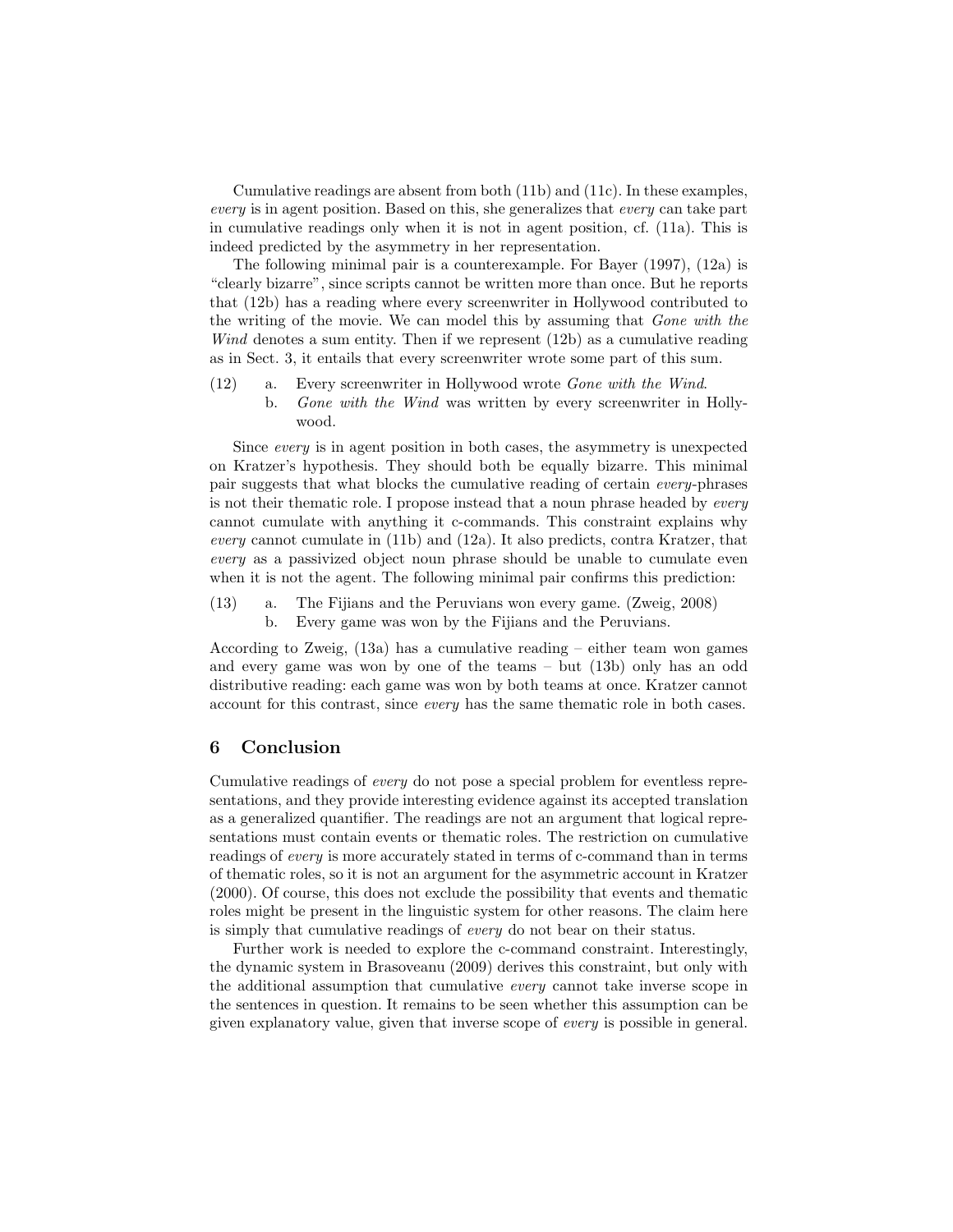# Bibliography

- Bayer, S. L. (1997). *Confessions of a Lapsed Neo-Davidsonian: Events and Arguments in Compositional Semantics*. Garland, New York.
- Beck, S. and Sauerland, U. (2000). Cumulation is needed: A reply to Winter 2000. *Natural Language Semantics*, 8(4):349–371.
- Brasoveanu, A. (2009). Modified numerals as post-suppositions. This volume.
- Chomsky, N. (1993). A minimalist program for linguistic theory. In Hale, K. and Keyser, J., editors, *The View from Building 20, Essays in Linguistics in Honor of Sylvain Bromberger*, pages 1–52. MIT Press.
- Davidson, D. (1967). The logical form of action sentences. In Rescher, N., editor, *The logic of decision and action*, pages 81–95. University of Pittsburgh Press, Pittsburgh.
- Engdahl, E. (1986). *Constituent Questions*. D. Reidel Publishing Company, Dordrecht, The Netherlands.
- Fox, D. (1999). Reconstruction, binding theory, and the interpretation of chains. *Linguistic Inquiry*, 30(2):157–196.
- Fox, D. (2002). Antecedent-contained deletion and the copy theory of movement. *Linguistic Inquiry*, 33(1):63–96.
- Groenendijk, J., Janssen, T., and Stokhof, M., editors (1984). *Truth, interpretation, information*. Dordrecht: Foris.
- Johnson, K. (2007). Determiners. Talk presented at On Linguistic Interfaces, Ulster.
- Kratzer, A. (2000). The event argument and the semantics of verbs, chapter 2. Manuscript. Amherst: University of Massachusetts.
- Krifka, M. (1986). *Nominalreferenz und Zeitkonstitution. Zur Semantik von Massentermen, Pluraltermen und Aspektklassen*. Fink, M¨unchen (published 1989).
- Krifka, M. (1996). Pragmatic strengthening in plural predications and donkey sentences. In Galloway, T. and Spence, J., editors, *Proceedings of SALT 6*, Ithaca. CLC Publications, Cornell University.
- Krifka, M. (1999). At least some determiners aren't determiners. In Turner, K., editor, *The Semantics/Pragmatics Interface from Different Points of View*, pages 257–291. Elsevier.
- Kroch, A. S. (1974). *The semantics of scope in English*. PhD thesis, Massachusetts Institute of Technology, Cambridge, Mass.
- Landman, F. (2000). *Events and plurality: The Jerusalem lectures*. Kluwer Academic Publishers.
- Lee, T. (1986). *Studies on quantification in Chinese*. PhD thesis, University of California at Los Angeles.
- Lin, J.-W. (1998). Distributivity in Chinese and its implications. *Natural Language Semantics*, 6:201–243.